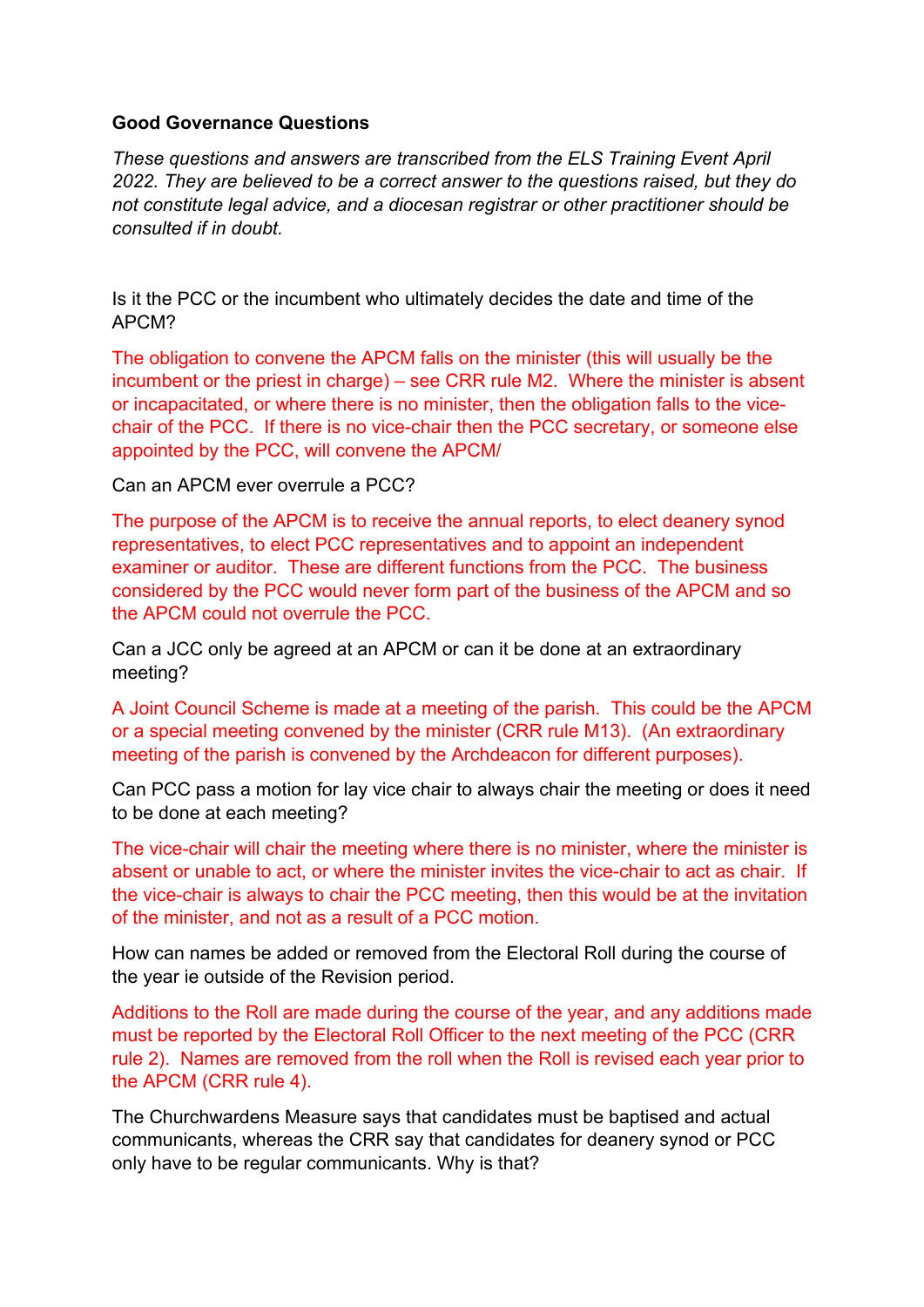All communicants must be baptized. The CRR also uses the same phrase "actual communicant" as the Measure, and indeed Churchwardens Measure s13(1) says "• "actual communicant", "parish" and "public worship" [each have the same meaning as in the Church Representation Rules (see Rules 82 and 83)] ."

CRR 83(2)

(2) In these Rules, 'actual communicant' means a person –

(a) who has received Communion according to the use of the Church of England or a Church in communion with it at least three times during the 12 months preceding the date of the person becoming a member of a body the eligibility for membership of which depends on a person being an actual communicant, and

(b) who either is confirmed or ready and desirous of being confirmed or is receiving Communion as referred to in paragraph 1(b) of Canon B 15A (communicant members of other Churches subscribing to doctrine of Holy Trinity).

This would seem to suggest that members of the Church of England who regularly receive communion under Canon B15A(1)( c ), e.g. because they were admitted to Holy Communion before confirmation as children, but who are now adults, are not 'actual communicants' by this definition.

If a PCC wants a CW to continue beyond 6 years that a resolution should be made at the previous AMP. What happens if this isn't done at the previous year's AMP and we want to pass a resolution this year to be effective this year? Is anything possible?

I cannot see a reason why this could not be proposed at the beginning of the meeting and passed before the churchwardens are elected. The person wanting to continue in office beyond six years would have to have been nominated prior to the meeting, on the basis that the nomination would only go forward if the resolution were to be passed.

If a smaller parish becomes a Joint PCC with a larger parish, how does the smaller parish avoid being 'outvoted' on every matter of disagreement?

The scheme will set out how the representatives of the laity are to be elected, including how the number of representatives of each parish is to be determined. This will be discussed and agreed by the parishes when the scheme is under discussion. The scheme will only be valid if it is approved by at least two-thirds of those present and voting at a meeting of each parish, so if one smaller parish is unhappy with the proposals, it need not approve the scheme. In addition, the scheme must be approved by the bishop's council and standing committee of the diocese, which must be satisfied that the scheme "makes due provision for the representation on the joint council of the laity of each parish to which the scheme applies". See CRR rules M37 – M42

Is there a maximum number of years a parish, with all other officers filled, can continue in law - or in actuality - without any Churchwardens?